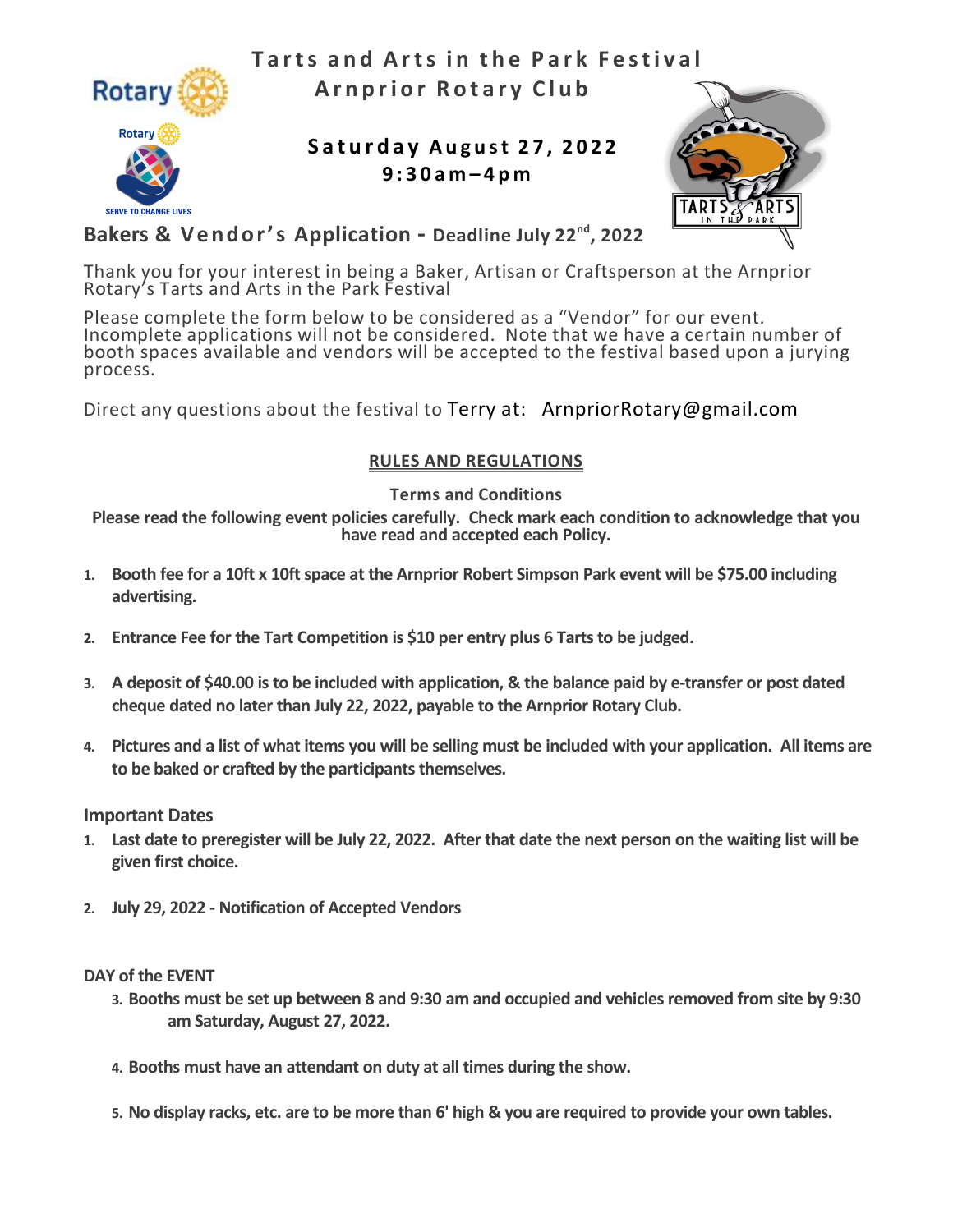- 6. NO ONE will dismantle their booth before 4:00 pm on Saturday August 27, 2022.
- 7. Failure to follow the rules of this show will disqualify you for other Rotary Events.
- 8. First choice for the 2023 Fair will go to those who attended this show.
- 9. No advertised SALES or discounting allowed.

#### **INSURANCE**

10. Liability insurance is generally covered by the Rotary Club for this event but we encourage individuals and business to provide their own.

#### **FEES**

- 11. Once payment is made I/we understand that I am holding a spot so reservations for this event are nonrefundable.
- 12. The Baker or Vendor agrees that The Arnprior Rotary Club assumes no responsibility or liability for any loss suffered, as a result of the Baker/Vendor participating in this event.
- 13. Every effort will be made to operate the event however; if the event is cancelled due to reasons beyond the Rotary Club of Arnprior's Control such as acts of God, Government Decree, fire, weather, pandemic, natural disaster, ordinances by legal authority, no refunds will be issued. Should the event be canceled or postponed due to Covid-19 restrictions vendors will have the option of rolling payment to next year.

#### SOCIAL MEDIA

- 14. The Rotary Club of Arnprior reserves the right to use any photographs or publicize at its discretion. You authorize the Rotary Club of Arnprior to use any images submitted with the application or taken at the event for the purposes of promotion. Further, the Rotary Club of Arnprior is not responsible for any errors or emissions made by a third party.
- 15. Any slanderous posts or communication and the alike, concerning the Rotary Club of Arnprior is unacceptable. If such comments are made with the intent of injuring the Rotary Club of Arnprior's or the Town of Arnprior's reputation and causing harm to its business interests you may be liable for libel, slander and intentional interference with its economic relations, accordingly the appropriate remedies will be sought.

#### INDEMINIFICATION

Rotary Club of Arnprior, its off1cers and directors, employees, contractors and agents, its sponsors, and/or the host facility (the "Indemnified Parties") shall not be responsible for :

"injury, loss, expense or damage to persons, goods, equipment or decor, caused by accident, or any other cause, either directly or indirectly including prior to the event, during the event and following the event. This applies to any injury, loss or damage to persons, goods, equipment or decor, which occurs during the transportation of goods, and/or other cause beyond the control of event management, who shall be in no way whatsoever liable. The Vendor agrees to indemnify and save harmless the Indemnified Parties from all costs, damages, expenses and liabilities resulting from any act or omission of the Vendor, its employees, contractors, agents or those whom the Vendor is liable for."